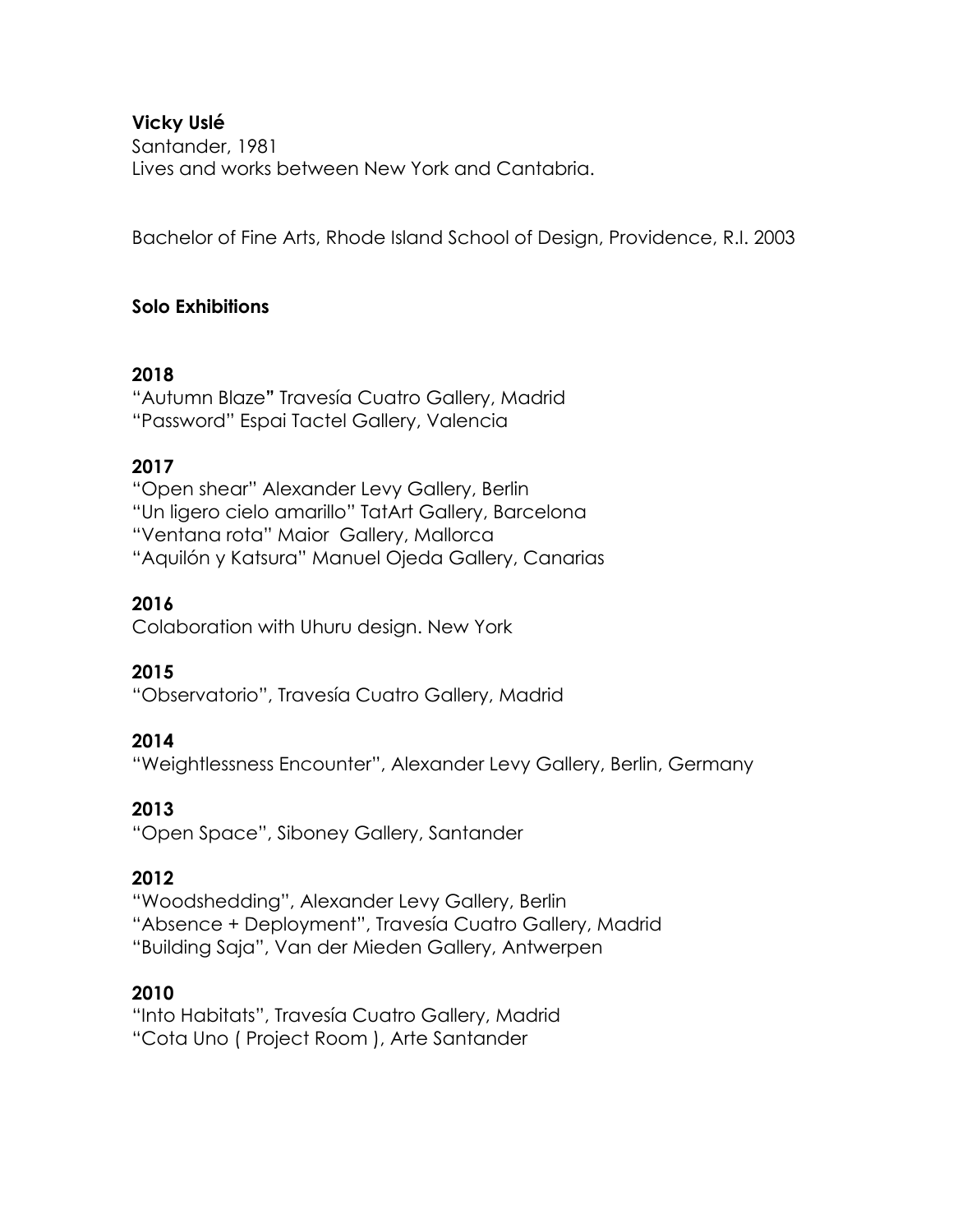**2009**

"El Domador de Caracoles", Museum of Fine Arts Santander

### **2008**

"Walking Berry", Travesía Cuatro Gallery, Madrid "Amuleto", Siboney Gallery,

### **2006**

"Take Away", MCO Arte Contemporanea, Porto

## **Group Exhibitions**

## **2019**

"Libro de artista-No libro", Ivorypress, Madrid

## **2018**

"Eclectic" Galería Maior, Pollensa "Libro de artista-No libro, Laudeo, Oviedo University

# **2017**

"Carles Taché Gallery at No 20", No 20, London "Unboxing" Alexander Levy, Hamburg "Silver Lining, 25 Years of Art", Elga Wimmer PCC, New York

# **2015**

"Extra Ball", Siboney Gallery, Santander

"SATURATION: Spanish Contemporary Art in Three Acts", Centro Cultural de La Carolina, Jaén

"Made in Spain. Periplo del arte español de hoy*".* Centro de Arte Contemporáneo de Málaga (CAC), Spain; Fundación Luciano Benetton, Venecia

"SATURATION: Performed Painting" The Ryder, London

"Incomplétudes", Espai Tactel Gallery, Valencia

"De la mano"*,* CentroCentro Cibeles, Madrid

"El claro en el bosque" La Vidriera, Camargo

"Dueñas del arte", Las Atarazanas, Valencia

# **2014**

"La Bolsa y la vida", Palacio de los Condes de Gabia, Granada "The Last Brucennial", The Bruce High Quality Foundation, New York "Ut pictura...", Isabel Hurley Gallery, Málaga "The Clearing in the Forest", Beijing Cervantes Institute, Beijing "The Clearing in the Forest", Tokyo Cervantes Institute, Tokio